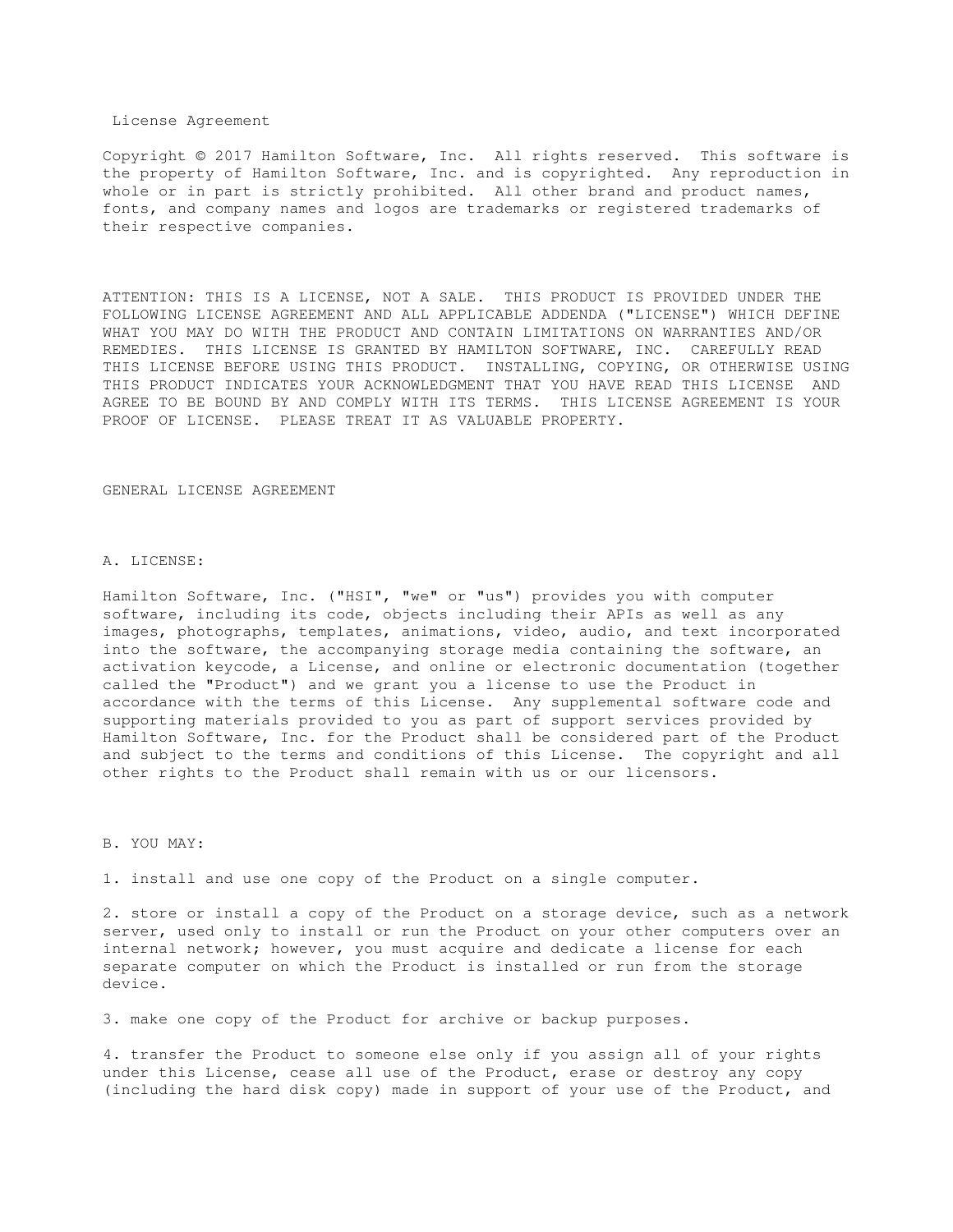ensure that the person to whom you wish to transfer the Product agrees to the terms of this License.

5. if you have purchased this Product as an upgrade of an HSI product, you may continue to use your upgraded product with this Product only in accordance with this License. If you transfer this Product, you must either transfer the upgraded product at the same time you transfer the Product or destroy the upgraded product at the same time you transfer the Product. To use any Product identified as an upgrade, you must first be licensed for the Product identified by HSI as eligible for the upgrade.

6. freely copy and distribute reports, graphs, screen shots, and other output generated using the Product, provided you (a) do not use the logo, name, or trademarks of HSI or its licensors other than to indicate that the output was created using the Product, and (b) indemnify HSI and its licensors against any claims or lawsuits arising from your use or distribution of the Product output. You are responsible for all implied advice, guidance, recommendations, or consequential actions resulting from your use or distribution of the Product output.

C. YOU MAY NOT:

1. use the Product or make copies of any portion of it except as permitted in this License.

2. translate, reverse engineer, decompile, or disassemble the Product.

3. rent, lease, assign, resell for profit, or transfer the Product or its activation keycode except as set out in paragraph B above.

4. modify the Product or merge all or any part of the Product with another program.

5. redistribute any components or activation keycodes included with the Product.

6. separate the component parts of the Product for use on more than one computer.

### D. ADDITIONAL SOFTWARE/SERVICES:

We reserve the right to discontinue any HSI internet-based services such as updates, supplements, add-on components, or internet-based services components of the Product provided to you or made available to you through the use of the Product.

# E. LINKS TO THIRD PARTY ON-LINE SERVICES:

Certain functionality of the Product may require separately acquired on-line services. Neither the Product nor this License gives you any rights to use the internet or any on-line or other services or software that may be necessary to use all features associated with the Product. HSI has no affiliation with third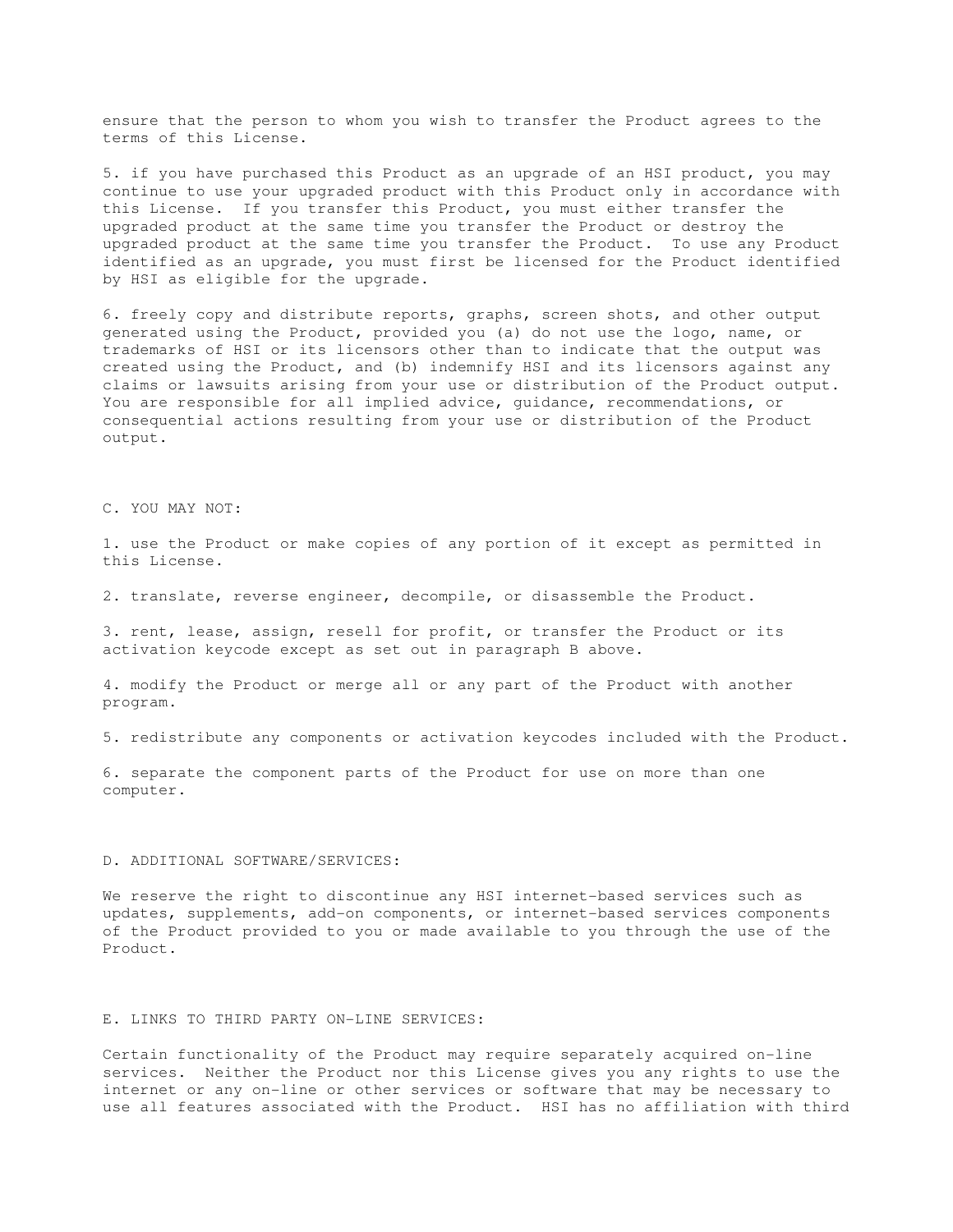party sites or services, and is not responsible for the contents of any thirdparty sites or services, any links contained in third-party sites or services, or any changes or updates to third-party sites or services. HSI is providing links and access to third-party sites and services to you only as a convenience, and the inclusion of any link or access does not imply an endorsement by HSI of the third-party site or service. Be aware that data and information provided by third-party sites or services may be subject to Terms of Use specified by the third-party site or service, which you agree to abide by when you use the Product to access data or information provided by the third-party site or service.

## F. STATISTICS AND REGULATORY INFORMATION:

Certain functionality of the Product may require the use of embedded statistical data and/or information pertaining to U.S. tax laws or other financial regulations. You are aware that the Product is not intended to offer any tax, legal, or investment advice, and HSI does not guarantee the accuracy, correctness or timeliness of any such information contained within, used by, or provided by the Product.

## G. GIPS® COMPLIANCE:

The Product uses methods defined by the Global Investment Performance Standards (GIPS®) administered by the CFA Institute (formerly the Association for Investment Management and Research (AIMR)) to perform calculations documented within the Product as "meeting GIPS standards", "GIPS-compliant", or "AIMRcompliant". You understand that such terminology does not mean the Product or its output is GIPS-compliant, only that calculations identified as such follow methods described within the standard. GIPS-compliance is composed of many requirements of which calculation methodology is only one. You bear full responsibility for the use and interpretation of the Product and its output in accordance with GIPS guidelines. While HSI makes efforts to maintain the integrity of calculations documented as "GIPS" in accordance with GIPS definitions, HSI cannot and does not claim the Product or its output to be GIPScompliant.

## H. TERM:

This license shall remain in effect only for so long as you are in compliance with the terms and conditions of this agreement. This license will terminate if you fail to comply with any of its terms or conditions. You agree, upon termination, to destroy all copies of the Product. The Limitations of Warranties and Liability set out below shall continue in force even after any termination.

### I. WARRANTY:

WE WARRANT THAT ANY STORAGE MEDIA PROVIDED WITH THIS PRODUCT WILL BE FREE FROM DEFECT IN MATERIALS AND WORKMANSHIP FOR THIRTY (30) DAYS FROM THE DATE YOU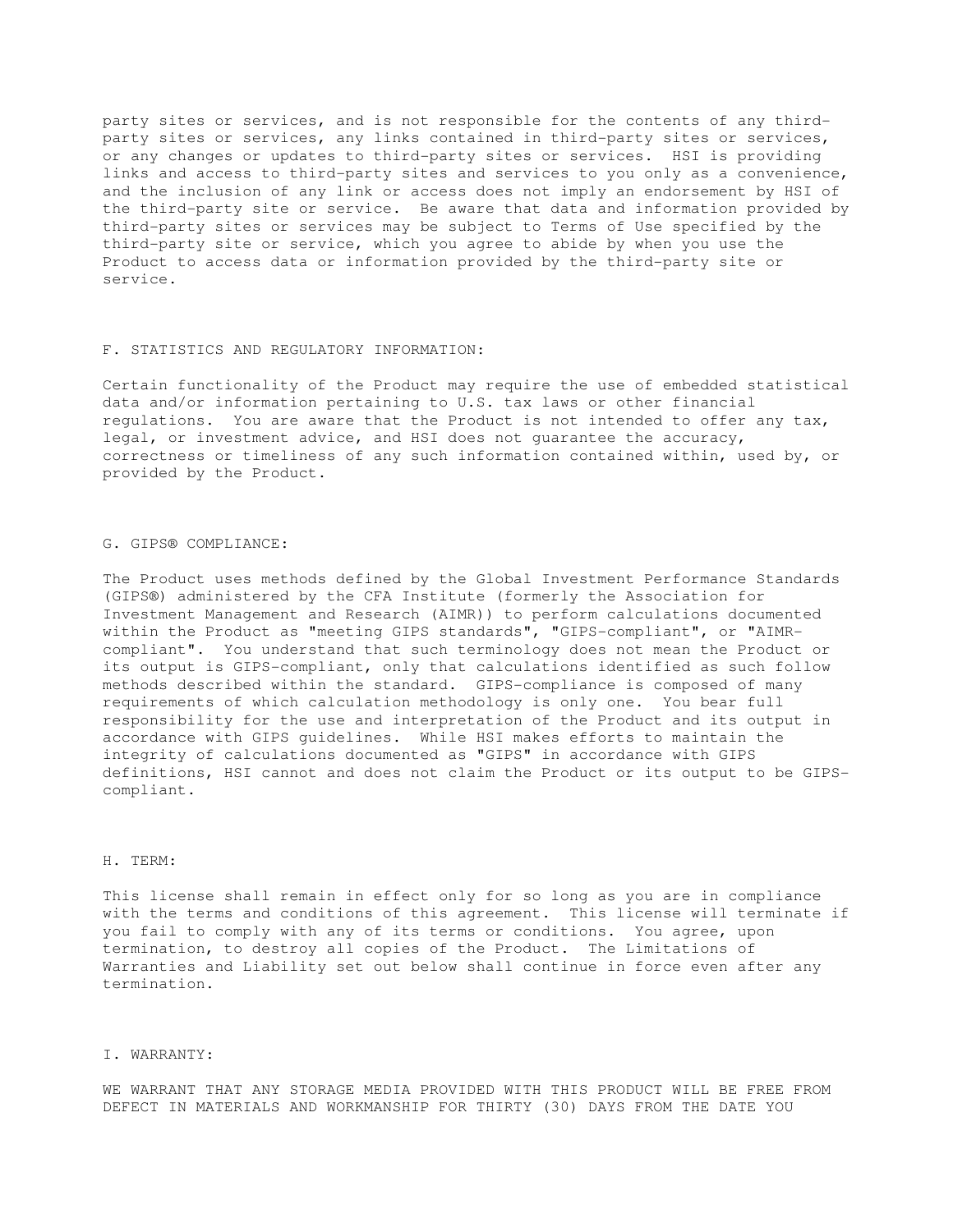ACQUIRE IT. IF SUCH A DEFECT OCCURS, RETURN THE MEDIA TO US AT, HAMILTON SOFTWARE, INC. 6432 E MINERAL PL, CENTENNIAL, COLORADO 80112, AND WE WILL REPLACE IT FREE OF CHARGE. THIS REMEDY IS YOUR EXCLUSIVE REMEDY FOR BREACH OF THIS WARRANTY.

### J. LIMITATION OF WARRANTIES AND LIABILITY:

EXCEPT FOR THE EXPRESS WARRANTY ABOVE, THE PRODUCT IS PROVIDED ON AN "AS IS" BASIS, WITHOUT ANY OTHER WARRANTIES OR CONDITIONS, EXPRESS OR IMPLIED, INCLUDING, BUT NOT LIMITED TO, WARRANTIES OF MERCHANTABLE QUALITY, SATISFACTORY QUALITY, MERCHANTABILITY OR FITNESS FOR A PARTICULAR PURPOSE, OR THOSE ARISING BY LAW, STATUTE, USAGE OF TRADE, COURSE OF DEALING OR OTHERWISE. YOU ACCEPT THAT NO SOFTWARE IS ERROR-FREE AND YOU ARE STRONGLY ADVISED TO BACKUP YOUR FILES REGULARLY. THE ENTIRE RISK AS TO THE RESULTS AND PERFORMANCE OF THE PRODUCT IS ASSUMED BY YOU. NEITHER WE NOR OUR DEALERS OR SUPPLIERS SHALL HAVE ANY LIABILITY TO YOU OR ANY OTHER PERSON OR ENTITY FOR ANY INDIRECT, INCIDENTAL, SPECIAL, OR CONSEQUENTIAL DAMAGES WHATSOEVER, INCLUDING, BUT NOT LIMITED TO, LOSS OF REVENUE OR PROFIT, LOST OR DAMAGED DATA OR OTHER COMMERCIAL OR ECONOMIC LOSS, EVEN IF WE HAVE BEEN ADVISED OF THE POSSIBILITY OF SUCH DAMAGES, OR THEY ARE FORESEEABLE. WE ARE ALSO NOT RESPONSIBLE FOR CLAIMS BY A THIRD PARTY. OUR MAXIMUM AGGREGATE LIABILITY TO YOU AND THAT OF OUR DEALERS AND SUPPLIERS SHALL NOT EXCEED THE AMOUNT PAID BY YOU FOR THE PRODUCT. THE LIMITATIONS IN THIS SECTION SHALL APPLY WHETHER OR NOT THE ALLEGED BREACH OR DEFAULT IS A BREACH OF A FUNDAMENTAL CONDITION OR TERM OR A FUNDAMENTAL BREACH.

## K. PRODUCT SUPPORT:

Product support is not provided by HSI as part of this agreement. While we may voluntarily attempt to remedy problems which we, you, or other users discover during the use of the Product, we make no warranty and are under no obligation to remedy any such problems. In the event we attempt to provide support services to you, we may use technical or personal information gathered as part of such support services solely to improve our products or to provide services to you and will not disclose this information in a form that personally identifies you.

## L. U.S. GOVERNMENT RIGHTS:

With respect to any acquisition of the Product by or for any unit or agency of the United States Government (the "Government"), the Product shall be classified as "commercial computer software", as that term is defined in the applicable provisions of the Federal Acquisition Regulation (the "FAR") and supplements thereto, including the Department of Defense FAR Supplement (the "DFARS"). The Product was developed entirely at private expense, and no part of the Product was first produced in the performance of a Government contract.

## M. EXPORT RESTRICTIONS: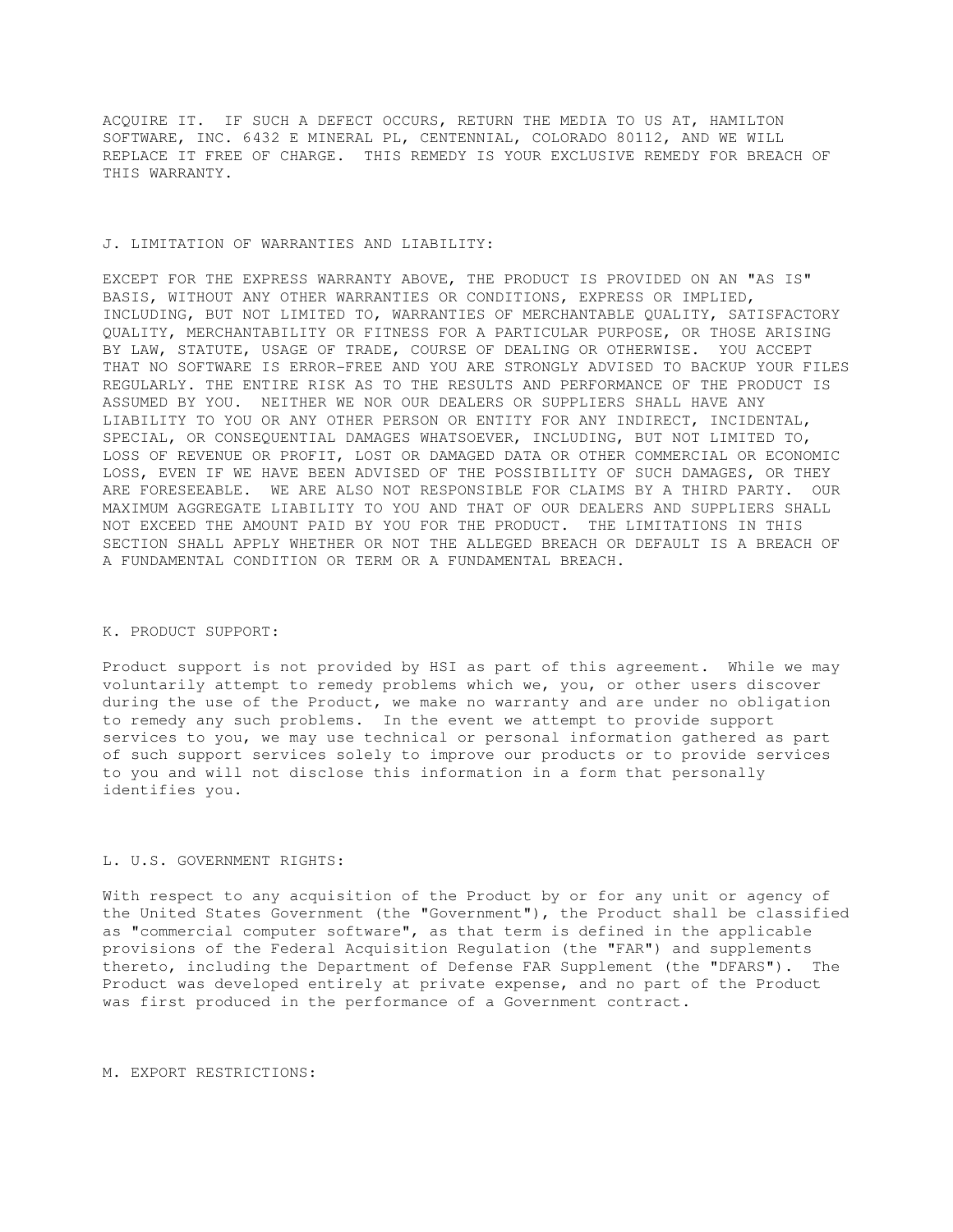You acknowledge that the Product is subject to U.S. export jurisdiction. You agree to comply with all applicable international and national laws that apply to the Product, including the U.S. Export Administration Regulations, as well as end-user, end-use, and destination restrictions issued by U.S. and other governments.

### N. USAGE ANALYTICS AND TELEMTRY:

The Product may transmit usage analytics ("telemetry") to our server as part of a standard log, which may include your location, IP address, and Product version information. You have the option of disabling the transmission of telemetry at any time via the Product's user interface ("Options" menu).

## O. GENERAL:

This License is the entire agreement between us, superseding any other agreement or discussions, oral or written, and may not be changed except by a signed agreement. This License shall be governed by and construed in accordance with the laws of the U.S. State of Colorado. If any provision of this License is declared by a Court of competent jurisdiction to be invalid, illegal, or unenforceable, such a provision shall be severed from the License and the other provisions shall remain in full force and effect.

TRIAL VERSION ADDENDUM TO THE GENERAL LICENSE AGREEMENT

IF THIS PRODUCT IS IDENTIFIED AS A TRIAL VERSION, YOUR USE OF THE TRIAL VERSION PRODUCT IS GOVERNED BY THE TERMS OF THE GENERAL LICENSE AGREEMENT AS MODIFIED BY THE TERMS OF THIS TRIAL VERSION ADDENDUM. IN THE EVENT OF ANY CONFLICT BETWEEN THE TERMS OF THE GENERAL LICENSE AGREEMENT AND THIS TRIAL VERSION ADDENDUM, THE TERMS OF THE TRIAL VERSION ADDENDUM SHALL GOVERN.

THE PRODUCT IS A 10-DAY TRIAL VERSION ONLY AND WILL BECOME INOPERABLE 10 DAYS AFTER INSTALLATION. AFTER THIS DATE, YOU WILL NOT BE ABLE TO ACCESS ANY FILES CREATED WITH THIS TRIAL VERSION UNLESS YOU HAVE ACTIVATED THE PRODUCT FOR PERMANENT USE BY PURCHASING A LICENSE FOR THE RETAIL VERSION.

YOU ARE GRANTED A LICENSE TO USE THE TRIAL VERSION OF THE PRODUCT ONLY. SUCH LICENSE SHALL CONTINUE FOR THE PERIOD SET OUT ABOVE, AFTER WHICH TIME YOUR LICENSE TO USE THE TRIAL VERSION SHALL TERMINATE.

ANY ATTEMPT TO CIRCUMVENT ANY EXPIRY DATE TECHNOLOGY/TIME BOMB MECHANISM OR OTHER MECHANISM CONTAINED WITHIN THE SOFTWARE WHICH IS INTENDED TO LIMIT YOUR ABILITY TO USE THE SOFTWARE TO A SPECIFIED PERIOD IS A VIOLATION OF THIS